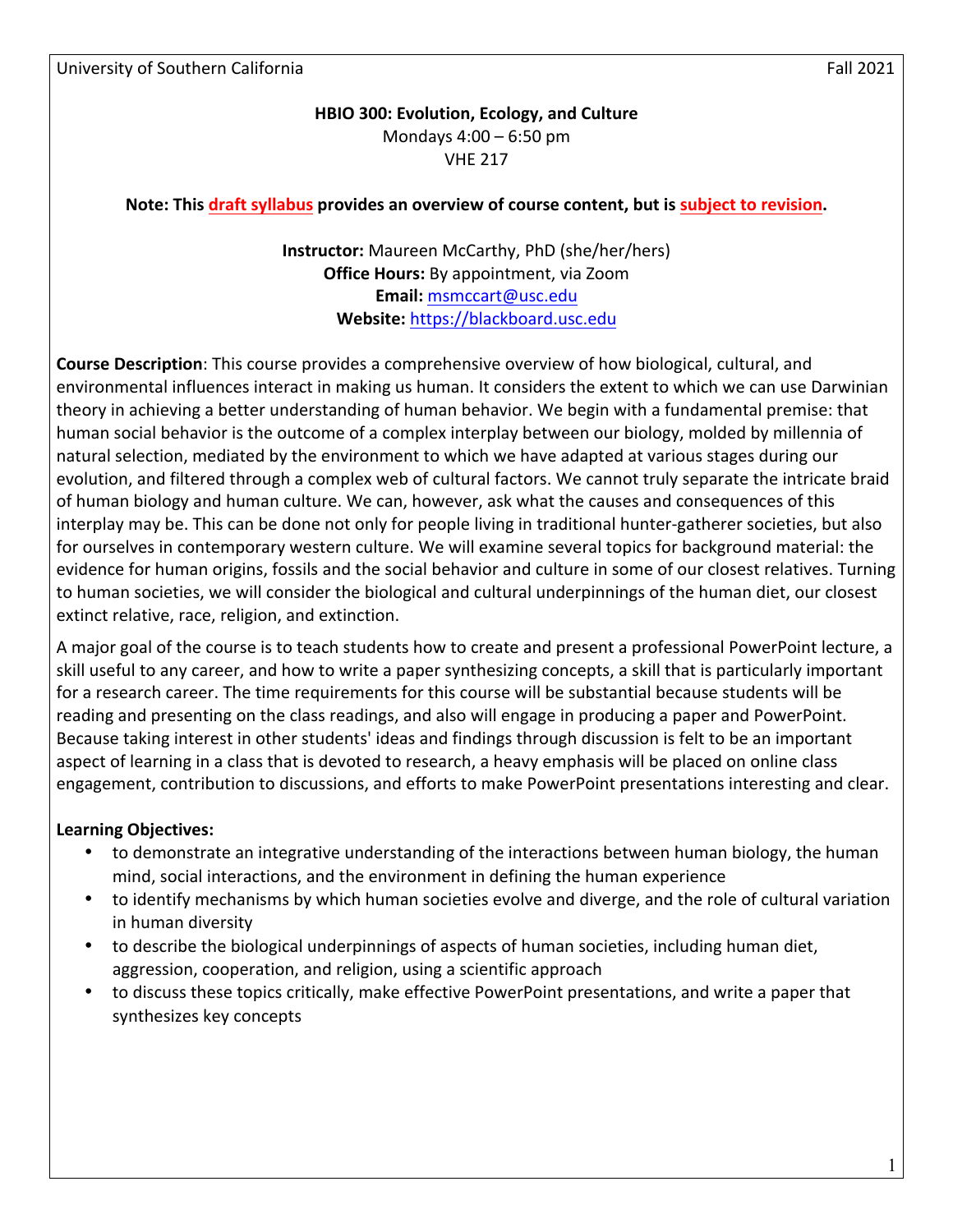## **Required Books:**

- 1. *Why Evolution is True* by Jerry Coyne (Illustrated edition, 2010, ISBN: 978-0143116646)
- 2. *The Hunting Apes by Craig Stanford (1st edition, 2001, ISBN: 978-0691088884)*
- 3. *Delicious: The Evolution of Flavor and How it Made Us Human* by Rob Dunn & Monica Sanchez (1st edition, 2021, ISBN: 978-0691199474)
- 4. *The Secret of Our Success* by Joseph Henrich (Illustrated edition, 2003, ISBN: 978-0691178431)
- 5. *Guns, Germs, and Steel: The Fates of Human Societies* by Jared Diamond (20th anniversary edition, 2017, ISBN: 978-0393354324)

# **Grading:**

|  | <b>Book discussion</b> |  |
|--|------------------------|--|
|--|------------------------|--|

| Presentation                           | 15% |
|----------------------------------------|-----|
| Discussion moderation                  | 15% |
| Class participation                    | 15% |
| Quizzes                                | 15% |
| <b>Final project</b>                   |     |
| Topic choice, outline, and paper draft | 15% |
| Final paper                            | 20% |
| Final presentation                     | .5% |
|                                        |     |

Grades are based on the following traditional grading scale, and are not rounded up: A  $\geq$ 94%, A- $\geq$ 90%, B+ ≥87%, B ≥84%, B- ≥80%, C+ ≥77%, C ≥74%, C- ≥70%, D+ ≥67%, D ≥64%, D- ≥60%, F ≤59.9%

**Book discussions:** Four books (#2-5 above) will be split among groups of 3-4 people, with each group tackling a section of the book. Your group will be responsible for summarizing and leading a discussion of the assigned book chapters. All students are expected to contribute to the book discussion by reading all assigned chapters. Book discussion sessions have two components:

(1) Each group should create a **PowerPoint presentation** to summarize key points and present the material related to their chapters. Group members can either co-present a single presentation together, or can split the material into smaller presentations, with each person presenting a portion of the material. (We will discuss presentation expectations in more detail at the beginning of the course.)

(2) During your scheduled book discussion, your group will review the content of the book chapters and **moderate a discussion** about the content. You should offer critical evaluations of the reading. When applicable, your critique may include additional support, evidence-based rebuttal, alternative scholarly views and supporting evidence. You are encouraged to come up with fun and creative ways to present and discuss the material  $-$  e.g., create a quiz or game, discuss how the book might relate to current world topics, etc.

In addition, everyone will be graded on their **participation**. All students are expected to read all assigned material and participate meaningfully in discussions (either in class or online).

**Quizzes:** There will be 2 quizzes during the semester to integrate knowledge about major themes of the course. These will be mixed-format quizzes administered during class sessions. More information about quiz format and content will be provided early in the semester.

**Final project:** The final project will allow you to explore a topic in more depth. This topic can be related to the content of your book discussion moderation if you want, but should not be the same material. This project should also bring together major themes explored in the course. You should be able to coherently demonstrate how your particular topic ties into those major themes. Work on this final project should take place over the course of the semester. You will be instructed on choosing a topic, outlining the project, writing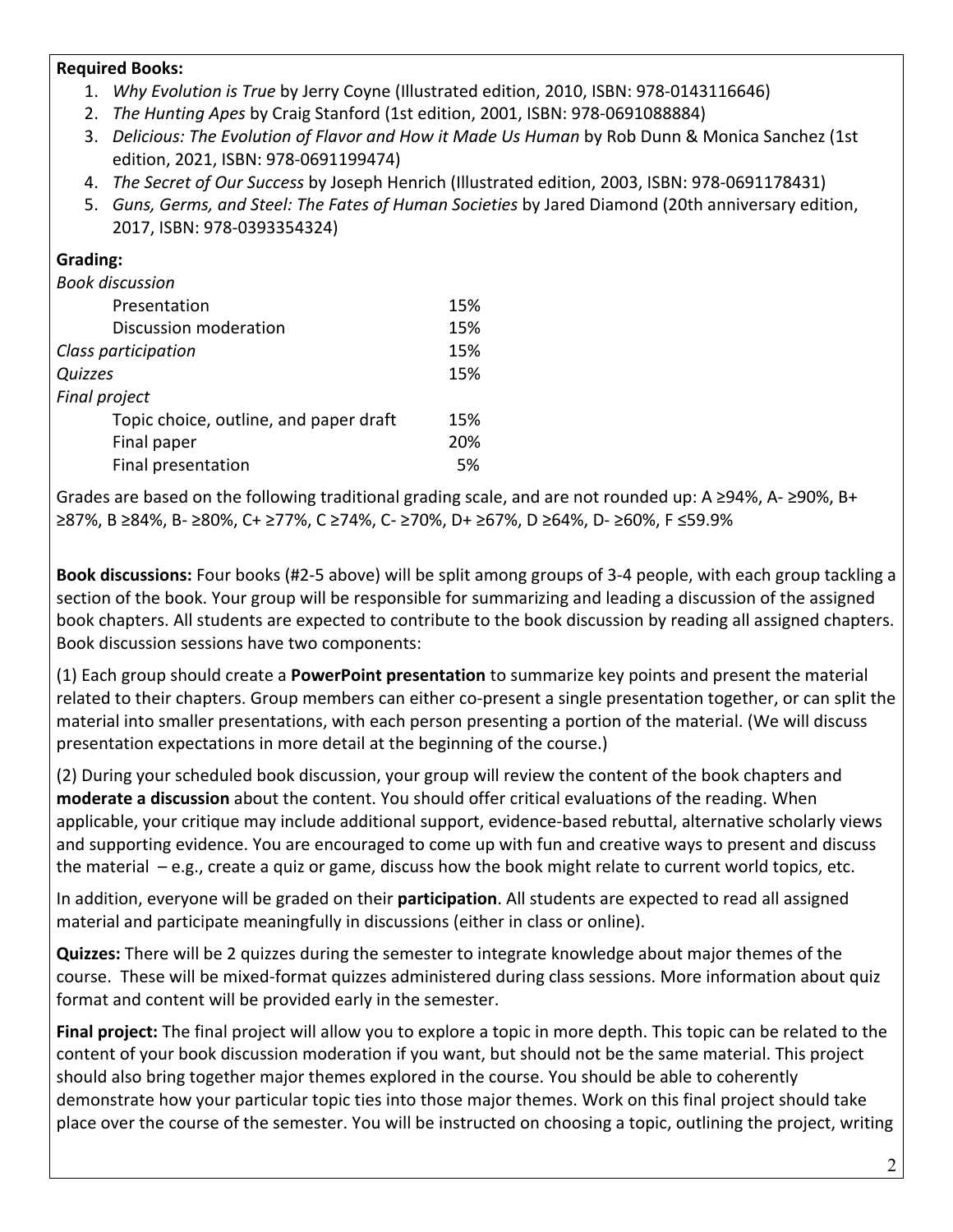a final paper, and giving a final presentation. Each of these assignments will be graded and reviewed. Final papers should be between 5 and 10 typed pages long (not including references), double**‑**spaced, with 1**‑**inch margins on all sides. You should include at least 4 primary references in addition to course materials. More details will be provided early in the semester.

**Missed/late assignments: In case of illness, students SHOULD NOT attend class.** Make-up assignments and quizzes may be permitted, and students should contact Dr. McCarthy if any issues arise. Final papers received up to one week late will receive a penalty of 10% per day applied to the final paper grade. Students who submit the final paper more than one week late will receive a grade of 0 unless they have made prior arrangements with the instructor.

# **Other Important Information:**

**COVID-19 Policy:** Students are expected to comply with all aspects of USC's COVID-19 policy. Failure to do so may result in removal from the class and referral to Student Judicial Affairs and Community Standards.

**Communication:** For any questions or concerns about the course, or to schedule a virtual office hour meeting, please email me at msmccart@usc.edu. Email is the preferred way to contact me. I will typically respond within 24-48 hours.

**Online Accommodations:** This course will be held in person during Fall 2021. However, some accommodations will be made to help ensure the health and safety of students. These include the following:

- Again, students **should not attend class** if they are experiencing any symptoms of illness.
- If needed, class can be held virtually using the Zoom link for this course (available on Blackboard). In the event that a class session must be held online, students will be informed via email in advance.
- Students are expected to participate in in-person discussions each week, but can use the Blackboard Discussion Board to participate as needed. More details on participation guidelines will be provided early in the semester.
- Office hours will be held virtually via Zoom. Email me to schedule a time to meet via Zoom.
- Other online accommodations will be made as needed during the semester. Please contact me with any questions or concerns about in-person and online learning.

**Discussion Etiquette:** Engaged discussion is a key component of this course. This means each student is expected to contribute to discussion each week in a thoughtful, respectful, and well-informed manner. In this course, we will commit ourselves to fostering an environment of diversity, equity, and inclusion that adheres to the USC Principles of Community: https://diversity.usc.edu/usc-principles-of-community/

Further guidelines for course discussions will be provided early in the semester.

# **Sharing Course Material**

Sharing course content outside the course environment—including any course recordings, presentation materials, quizzes, and other content—is prohibited, as per USC policy:

# *SCampus Section 11.12(B)*

Distribution or use of notes or recordings based on university classes or lectures without the express permission of the instructor for purposes other than individual or group study is a violation of the USC Student Conduct Code. This includes, but is not limited to, providing materials for distribution by services publishing class notes. This restriction on unauthorized use also applies to all *information, which had been distributed to students or in any way had been displayed for use in relationship to the class, whether obtained in class, via email, on the Internet or via any other media. (See Section C.1 Class Notes Policy).* 

*Note:* This policy also refers to study websites like Chegg and Coursehero; uploading course materials to these sites is strictly prohibited.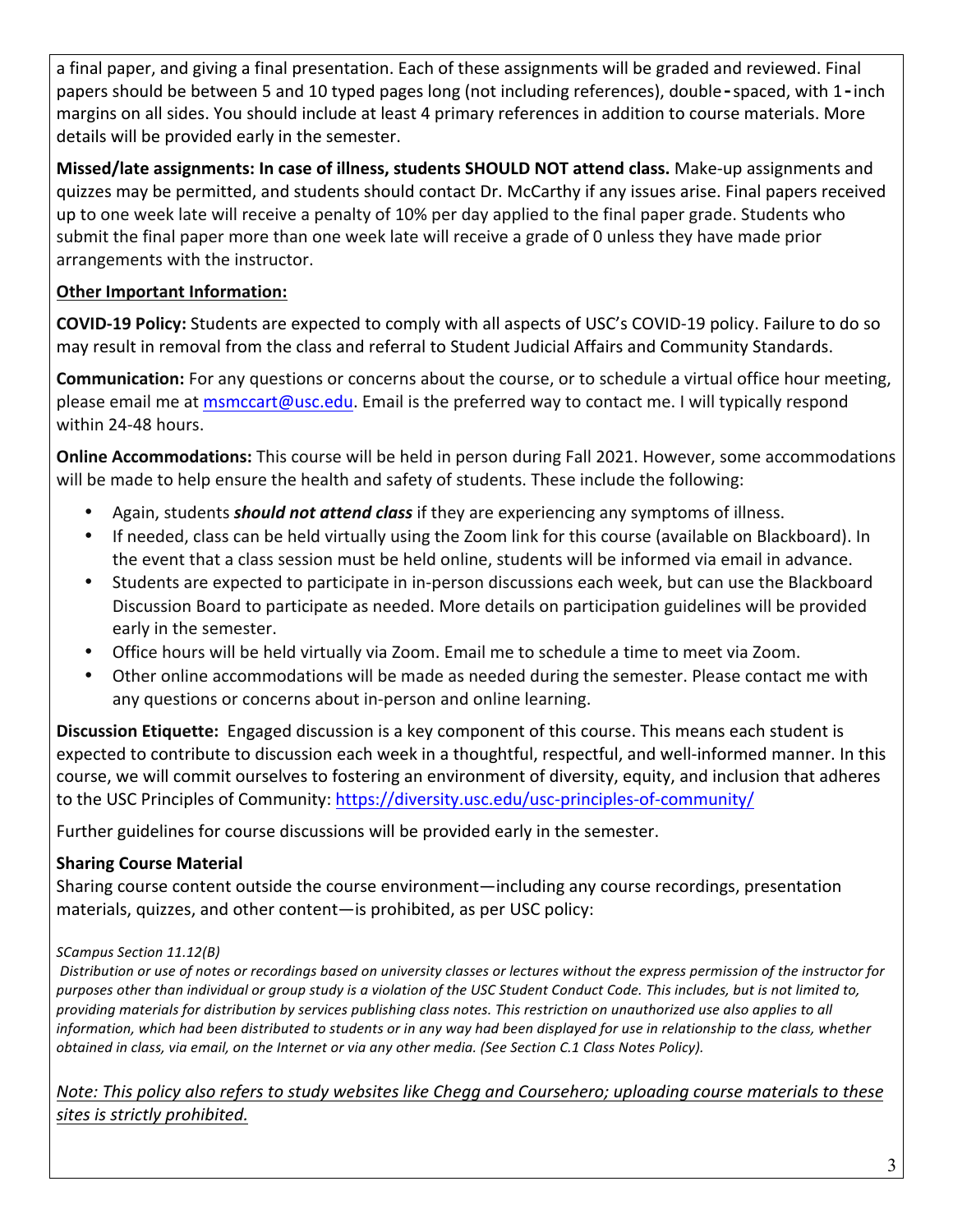| <b>Course Schedule</b> (Subject to revision)                                  |                                                     |                                       |  |
|-------------------------------------------------------------------------------|-----------------------------------------------------|---------------------------------------|--|
| <b>Date</b>                                                                   | Topic*                                              | <b>Readings**/Assignments Due</b>     |  |
| <b>Part 1 - Evolutionary Principles</b>                                       |                                                     |                                       |  |
| 8/23                                                                          | Intro to the course                                 |                                       |  |
| 8/30                                                                          | Fundamentals of Evolution /                         | Coyne Chs. 1-5                        |  |
|                                                                               | Book discussion: Why Evolution is True Part 1       |                                       |  |
| 9/6                                                                           | Labor Day: No Class                                 |                                       |  |
| 9/13                                                                          | Book discussion: Why Evolution is True Part 2 /     | Coyne Chs. 6-9;                       |  |
|                                                                               | An overview of human evolution                      | Presentation group choices due        |  |
| Part 2 - Great Ape Models of Human Evolution and Culture                      |                                                     |                                       |  |
| 9/20                                                                          | Culture in nonhuman animals /                       | Assigned readings;                    |  |
|                                                                               | A comparative perspective on human behavior         | Final topic choices due               |  |
| 9/27                                                                          | Great ape behavioral diversity and culture          | Stanford (entire text)                |  |
|                                                                               | <b>Book discussion: The Hunting Apes</b>            |                                       |  |
| 10/4                                                                          | Comparative cognition and culture                   | Quiz 1                                |  |
| Part 3 - An Evolutionary Perspective on the Human Diet                        |                                                     |                                       |  |
| 10/11                                                                         | An evolutionary perspective on diet                 | Dunn & Sanchez Chs. 1-4               |  |
|                                                                               | <b>Book discussion: Delicious Part 1</b>            |                                       |  |
| 10/18                                                                         | A comparative perspective: great ape diets          | Dunn & Sanchez Chs. 5-9               |  |
|                                                                               | <b>Book discussion: Delicious Part 2</b>            |                                       |  |
| Part 4 - Cultural Evolution and Biocultural Approaches to the Human Condition |                                                     |                                       |  |
| 10/25                                                                         | Aggression and warfare                              | Final paper outlines due;             |  |
|                                                                               | Book discussion: The Secret of Our Success Part 1   | Henrich Chs. 1-6                      |  |
| 11/1                                                                          | Prosociality, cooperation, and empathy              | Henrich Chs. 7-12                     |  |
|                                                                               | Book discussion: The Secret of Our Success Part 2   |                                       |  |
|                                                                               | Book discussion: The Secret of Our Success Part 3 / | Henrich Chs. 13-17                    |  |
| 11/8                                                                          | Final project presentations                         |                                       |  |
| 11/15                                                                         | Book discussion: Guns, Germs, & Steel Part 1 /      | Diamond Chs. 1-7                      |  |
|                                                                               | <b>Final project presentations</b>                  |                                       |  |
| 11/22                                                                         | Book discussion: Guns, Germs, & Steel Part 2 /      | Diamond Chs. 8-14;                    |  |
|                                                                               | <b>Final project presentations</b>                  | Final paper 1 <sup>st</sup> draft due |  |
| 11/29                                                                         | Book discussion: Guns, Germs, & Steel Part 3 /      | Diamond Chs. 15-20;                   |  |
|                                                                               | Final project presentations (as needed)             | Quiz 2                                |  |
| Final paper due Monday, December 13 4 PM Pacific Time                         |                                                     |                                       |  |

*\*Orange-shaded topics indicate student-led discussions; blue-shaded topics will be presented by Dr. McCarthy.*

\*\*Additional readings may be assigned occasionally for some classes. You will be notified about these and they will be posted on Blackboard at least one week in advance of the class for which they are assigned.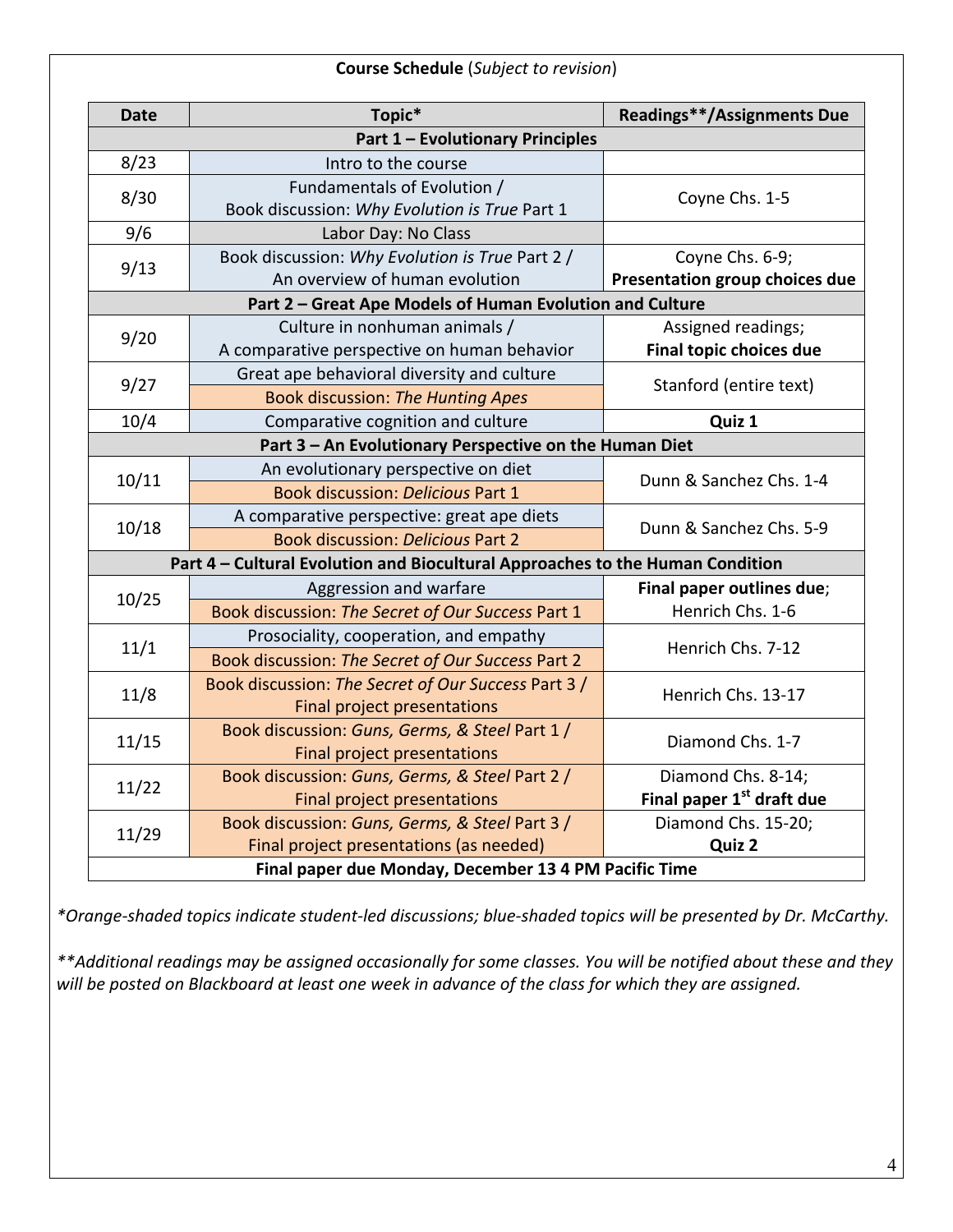#### **USC's Statements on Academic Conduct and Support Systems**

# **Academic Conduct:**

Plagiarism – presenting someone else's ideas as your own, either verbatim or recast in your own words – is a serious academic offense with serious consequences. Please familiarize yourself with the discussion of plagiarism in SCampus in Part B, Section 11, "Behavior Violating University Standards" policy.usc.edu/scampus-part-b. Other forms of academic dishonesty are equally unacceptable. See additional information in SCampus and university policies on scientific misconduct, policy.usc.edu/scientific-misconduct.

# **Support Systems:**

*Counseling and Mental Health - (213) 740-9355 – 24/7 on call* studenthealth.usc.edu/counseling

Free and confidential mental health treatment for students, including short-term psychotherapy, group counseling, stress fitness workshops, and crisis intervention.

*National Suicide Prevention Lifeline - 1 (800) 273-8255 – 24/7 on call* suicidepreventionlifeline.org

Free and confidential emotional support to people in suicidal crisis or emotional distress 24 hours a day, 7 days a week.

*Relationship and Sexual Violence Prevention Services (RSVP) - (213) 740-9355(WELL), press "0" after hours – 24/7 on call*

studenthealth.usc.edu/sexual-assault

Free and confidential therapy services, workshops, and training for situations related to gender-based harm.

# *Office of Equity and Diversity (OED) - (213) 740-5086 | Title IX – (213) 821-8298*

equity.usc.edu, titleix.usc.edu

Information about how to get help or help someone affected by harassment or discrimination, rights of protected classes, reporting options, and additional resources for students, faculty, staff, visitors, and applicants. 

#### *Reporting Incidents of Bias or Harassment - (213) 740-5086 or (213) 821-8298* usc-advocate.symplicity.com/care\_report

Avenue to report incidents of bias, hate crimes, and microaggressions to the Office of Equity and Diversity | Title IX for appropriate investigation, supportive measures, and response.

# *The Office of Disability Services and Programs - (213) 740-0776*

dsp.usc.edu

Support and accommodations for students with disabilities. Services include assistance in providing readers/notetakers/interpreters, special accommodations for test taking needs, assistance with architectural barriers, assistive technology, and support for individual needs.